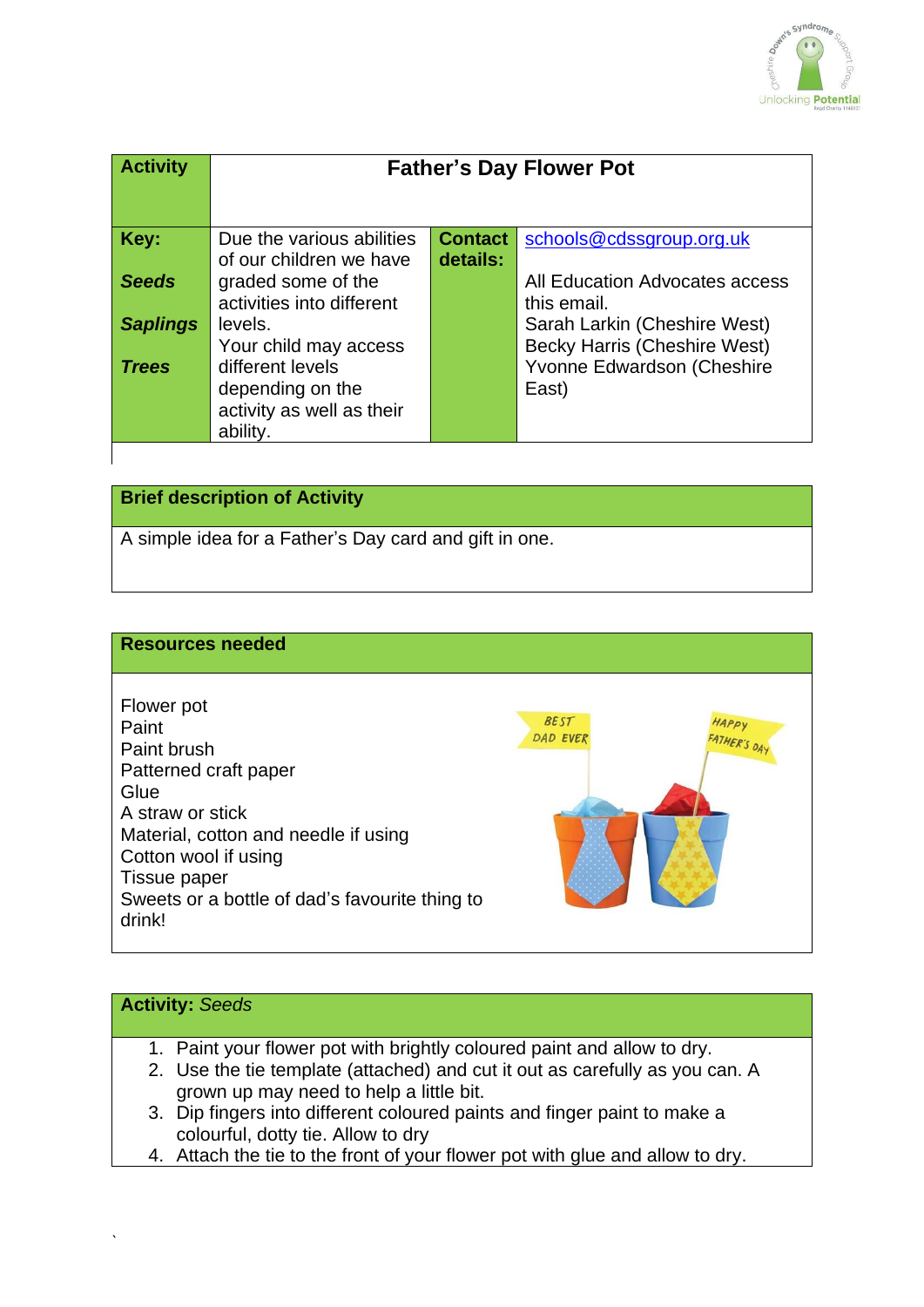

- 5. Draw around an object to make a rectangle for your flag out of the craft paper. A grown up can write a Happy Father's Day message for you to copy or trace over onto your rectangle flag If you would rather type a message and print it to stick on your flag that is a great idea too.
- 6. Wrap one end of your rectangle flag around the stick or straw and glue it into place.
- 7. Line your plant pot with tissue paper and fill it with sweets or a bottle of dad's favourite thing to drink.
- 8. Stick your Happy Father's Day flag into the plant pot.

### **Activity:** *Saplings*

- 1. Paint your flower pot with brightly coloured paint and allow to dry.
- 2. Draw around the tie template (attached) on patterned craft paper and cut it out carefully.
- 3. Attach the tie to the front of your flower pot with glue and allow to dry.
- 4. Use a ruler to draw a rectangle on craft paper to use as your flag.
- 5. Write a Father's Day message onto your rectangle flag or type the words and print them out before sticking onto the rectangle.
- 6. Cut the flag out carefully and wrap one end around your stick or straw before gluing in place. Allow to dry.
- 7. Line the plant pot with tissue paper and fill it with a sweets or dad's favourite thing to drink.
- 8. Stick your Happy Father's Day flag into the plant pot.

## **Activity extension:** *Trees*

`

- 1. Paint your flower pot with brightly coloured paint and allow to dry.
- 2. Using the tie template and a felt tip pen, draw around it twice onto fabric. Cut out carefully.
- 3. Place a small amount of cotton wool in between the two pieces of fabric.
- 4. Thread a needle with cotton and begin to sew the edges of the tie together. It might take a little bit of time to do this, but you can take breaks and come back to it often. We have included a video on how to do a simple running stitch here. <https://youtu.be/i1-B01FB56s?t=10>
- 5. Stick your fabric tie to the plant pot and allow to dry.
- 6. Use a ruler to measure out a rectangle that is 10cm by 5cm (or choose other measurements that are suitable).
- 7. Write or type a Happy Father's Day message onto your rectangle and cut it out.
- 8. Wrap one end around your stick or straw and glue into place. Allow to dry.
- 9. Line the plant pot with tissue paper and fill it with sweets or dad's favourite drink.
- 10.Stick your Happy Father's Day flag and message into your plant pot.